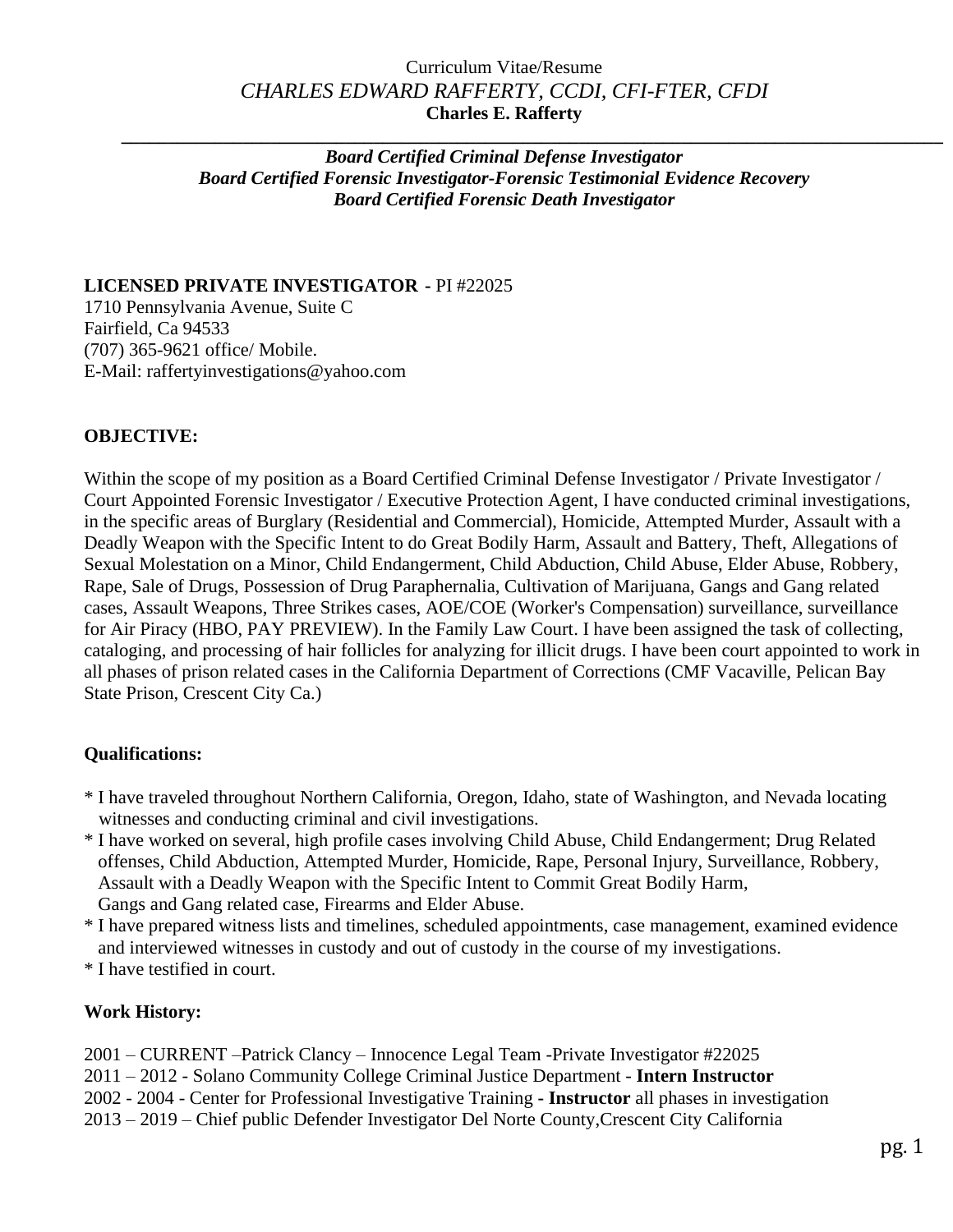2000 – 2013 - Harvey Shapiro - Shapiro Investigations Expert - Innocence Legal Team

1994 - **Present** - Self-employed.

As owner my duties are, but not limited to: Court appointed Criminal Defense Investigator, supervising employees, training, scheduling, review case files, setup witness lists, locating and interviewing witnesses, payroll, accounting, research, evidence gathering, preparation of legal pleadings, evidentiary photography (video & still), covert surveillance, Civil & Family Law.

# **Work History Cont.**

- 1995 **2002 Napa Valley Community College Criminal Justice Dept. & Police Academy Intern Instructor**
- 1998 2000 Delta Investigations Investigator
- 1996 2000 West Coast Detective Academy **Investigative Instructor (All Phases) Calif. Lic.**
- 1997 2000 Sorenson Research Services Investigator

I held the position of **Office Manager/Lead Investigator** in Civil, Family Law, Undercover Surveillance, Criminal Defense and Personal Injury cases. As Lead Investigator, I scheduled employees for specific tasks, such as interviews, locates, serve legal documents, prepared witness lists, jury trial preparation, case preparation and surveillance.

- 1991 1993 P&L Investigations Investigator
- 1991 1992 Paralegal Pro's Legal Document Assistant

## **Education:**

Diploma, Vanden High School, Travis AFB, Fairfield, Ca

AS Degree - Law Enforcement, Napa Valley Community College (1995)

Certified Advance Training in Law Enforcement Training (1 year), Napa California (1995)

AS Degree - Corrections/Probation, Napa Valley Community College (1995)

Certified Advance Training in Corrections/Probation (I year), Napa California (1995)

CBA Paralegal Certification and Degree Program (2 yr. cert.), Napa Community College (1995)

Northern California School of Law (1996-1997)

JFK University School of Law (1998-11-2001)

Solano Community College – Criminal Justice Department- *Intern Instructor (2006-2007)* California State University Sacramento (2009)

# **Post-Educational Training:**

**\***Jan. - 2001, Identity Theft Seminar, San Diego, Ca **\***Oct. - 2001, The Reid Technique of Interviewing and Interrogation Seminar, Burbank, Ca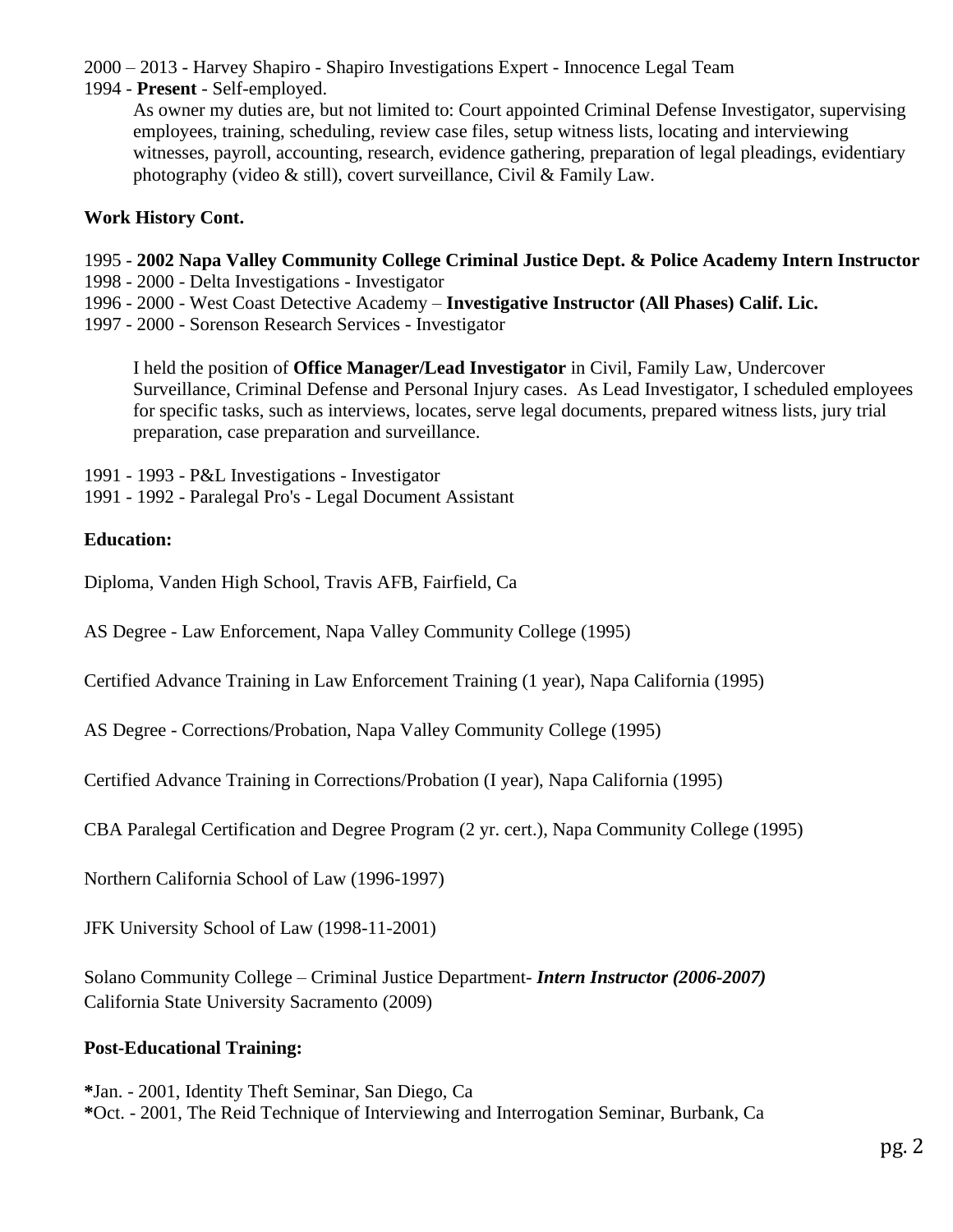- **\***Oct. 2001, 10th Annual Conference Child abuse Allegations in the Courts: Science & Reason vs Myth & Emotion Seminar, Reno, Nev.
- **\***Nov.- 2001, 6 th Annual Felony Defense Practice Seminar, Yosemite, Ca
- **\***Jan. 2002, California Assoc. of Licensed Investigators-The Role a Private Investigator in Fighting Terrorism Seminar, San Diego, Ca.
- **\***Feb. 2002, California Public Defenders Association-Juvenile Defense Seminar- Monterey Ca.
- **\***Feb. 2002, California Public Defenders Association-Delinquency Seminar-Monterey Ca.
- **\***Aug. 2002, California Public Defenders Assoc.-Annual Homicide Defense Seminar, Rohnert Park Ca.
- **\***Mar. 2003, 11th Annual Conference Child Abuse Allegations in the Courts: Science & Reason vs Myth & Emotion Seminar, New Orleans, La
- **\***Oct. 2003, Detecting Deception in Forensic Interview
- **\***Feb. 2004, Human Beings and Human Rights (Death Penalty)
- **\***Mar. 2004, Public Defenders Association Defending the Sexually Violent Predator **\***June
- \*June –2004, C.A.L.I. Annual Conference Training Seminar
- **\***Oct. 2004, 12th Annual International Conference Child Abuse Allegations: Separating Fact from Fiction Seminar. National Association Against Child Abuse – Reno NV

### **Post-Educational Training cont.**

- **\***March 2005, 13th Annual International Conference-Child abuse Allegations: Separating Fact from Fiction, Las Vegas Nevada
- \* January 2006, California Public Defenders Association-Delinquency & Juvenile Defense Seminar Monterey Ca.
- \* Sept. 2008, 14th Annual International Conference-Child abuse Allegations: Separating Fact from Fiction, Las Vegas Nevada
- $*$  May 2010, CALI Conference –David Queen, Author "The Truth to Surveillance Technique/Covert  $&$ Laws," Oakland Ca
- \* Feb. 2011, California Public Defenders Association Human Beings and Human Rights (Death Penalty seminar)
- \*June 2011, C.A.L.I. Annual Conference
- \* March 19th 2012, C.A.L.I. Leg Day- Lobbying the CALI Way Sacramento Capitol
- $*$  June 28<sup>th</sup> 2012, CALI Super Conference on Continuing Education & the Rights of Others
- \* **August 15/16 2015 – CALI - E.L.I.T.E., Experienced Licensed Investigator Training & Education FOR Board Certified Criminal Defense Investigator Expert training.**
- \* March 10-12, 2016 National Legal Aide Defense Association Death Penalty Conference Houston Texas, (National Death Penalty)
- .\* June 11, 2016, Pacific Juvenile Defender Center Conference at the Berkeley School of Law, Berkeley Ca
- \* October 27/28, 2016, I have attended the National Child Abuse Defense& Resource Center Seminar Separating Scientific Fact from Fiction, Reno, Nevada
- **\* January 23-27, 2017 E.L.I.T.E./CDITC Criminal Defense Investigation Training Center Academy (50 hrs.) TEAM LEADER/RECEIVED CHAMPION STATUS W/TEAM 6**
- **\* May 30-31, 2019 California Association of Licensed Investigator Annual Conference Las Vegas, Completed Board Certification Phase II, with emphasis in Forensic Testimonial Evidence Recovery (CFI-FTER)**

**\* December 31, 2021 Completed Certified Forensic Death Investigator Program, (CFDI)**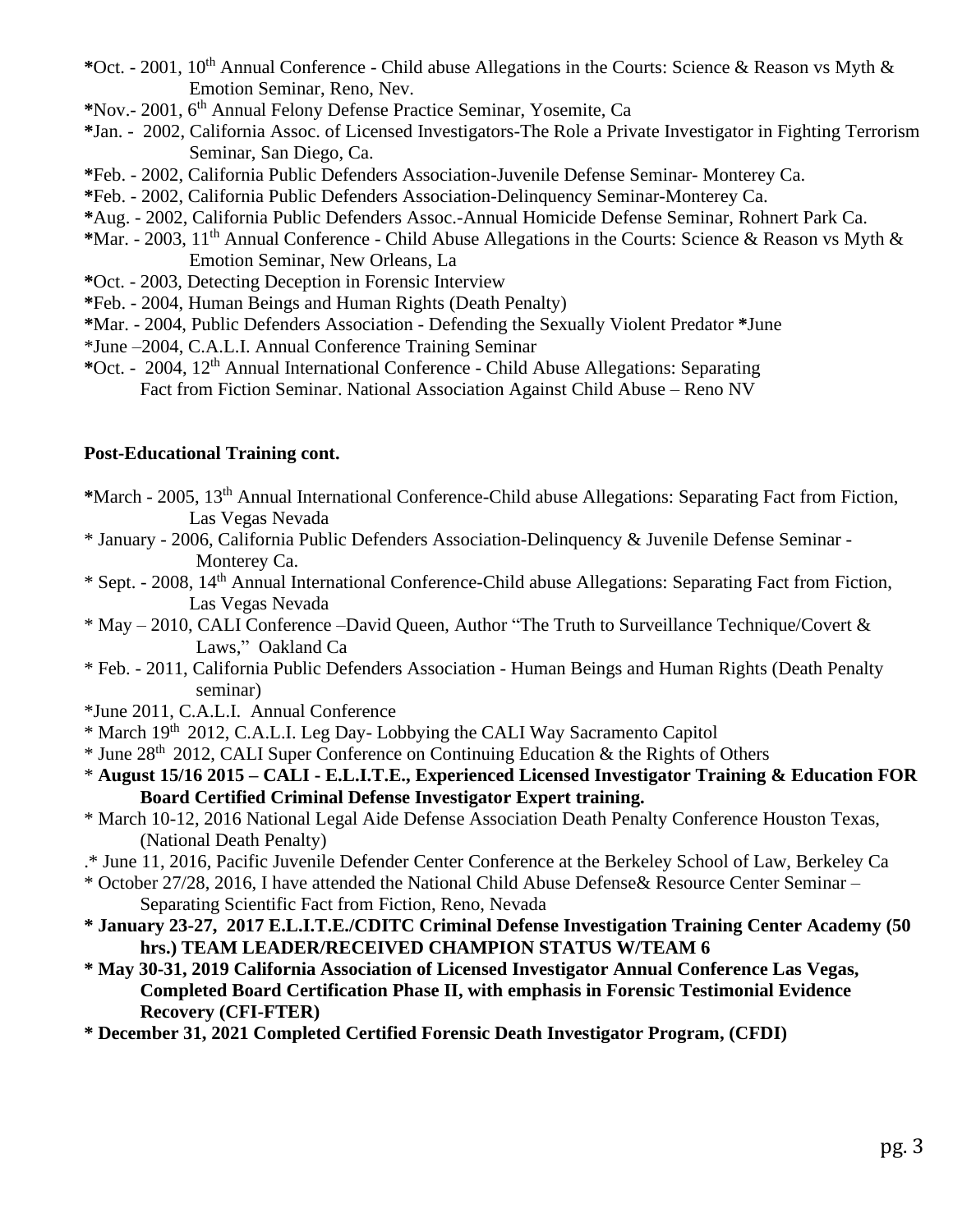# **Licenses:**

**Private Investigator:** Lic. #22025 Department of Consumer Affairs, Sacramento, California

**Guard Card:** Lic. # G1112478 Department of Consumer Affairs, Sacramento, California

**Baton:** Lic. # BTH115740 Department of Consumer Affairs, Sacramento, California

**OC Gases/Spray(s):** Department of Consumer Affairs, Sacramento California

## **License cont.**

**Taser:** Taser International Red Phantom Training Academy (Taser International representative) Napa, California

## **Creentials:**

## \* **Bureau for Private Post Secondary and Vocational Education, Cert. #EROO-4M5NH32000 Department of Consumer Affairs, Sacramento, California. (on hold)**

### **Professional Experience:** (Past or Present)

Board Certified Criminal Defense Investigator (CCDI) Board Certified Forensic Investigator-Forensic Testimonial Evidence Recovery (CFI-FTER) Board Certified Forensic Death Investigator (CFDI) Private Investigator California license #22025, Registered Process Server/Copy Service Certified Paralegal, Legal Document Assistant Executive Protection Operative Security Guard Bail Enforcement Agent (Lead)

# **Criminal Law Intern Instructor/FTO**

**Organizations:** (Past or present)

- \* National Association of Licensed Investigator (NALI)
- \* National Defender Investigator Association (NDIA)
- \* The National Legal Aid & Defender Association (NLADA)
- **\* The Criminal Defense Investigation Training Council-Instructor/Lead Investigator**
- \* Fairfield Chamber of Commerce
- \* National Counsel of Investigation & Security Services (NCISS)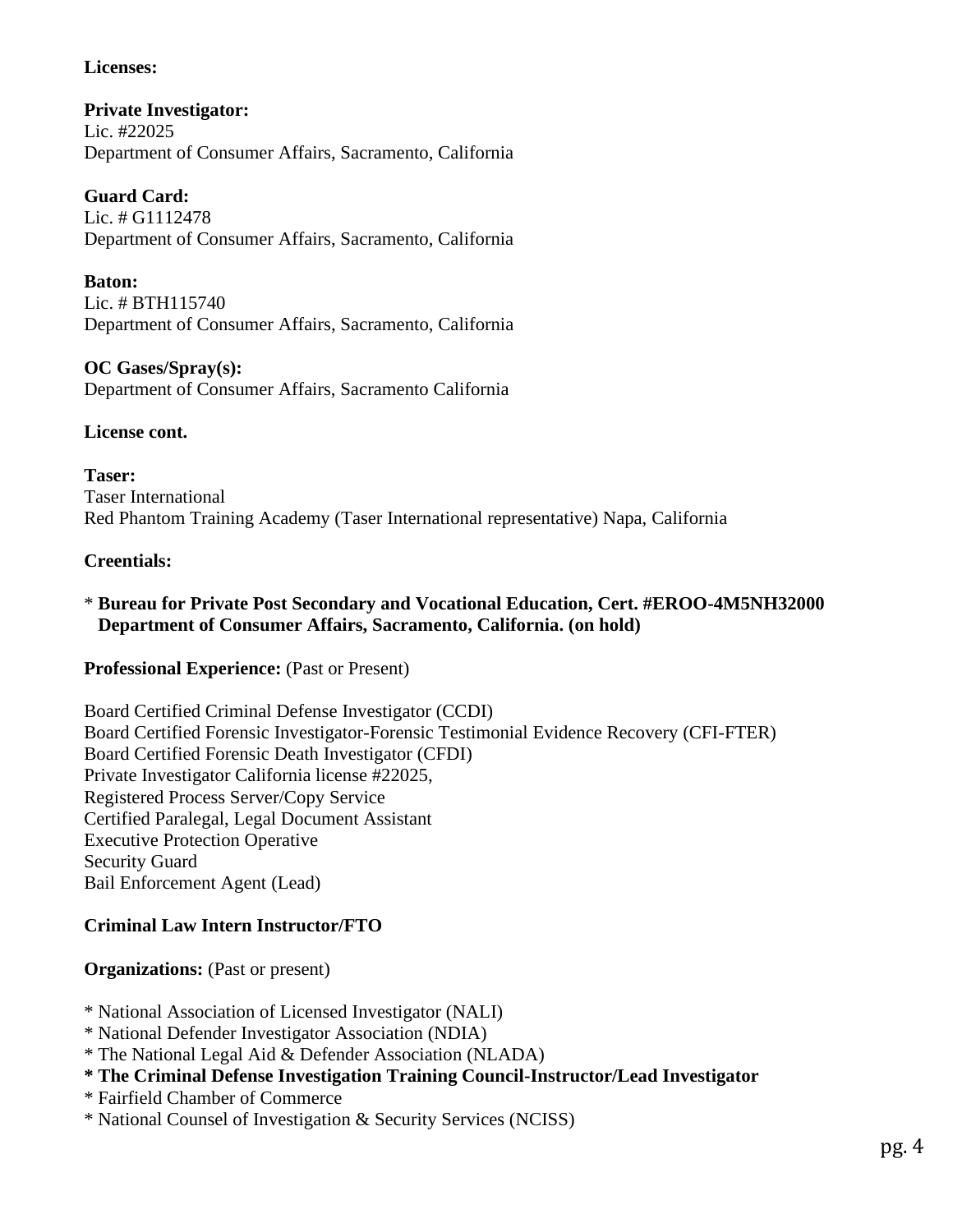- \* California Association of Licensed Investigator (CALI) Elections Committee Chairman
- \* California Association of Licensed Investigators (CALI) Board of Directors (District Director)
- \*California Association of Licensed Investigators (CALI) Board of Directors (District Governor)
- \*California Association of Licensed Investigators (CALI) Education/Conference Committee
- \* California Association of Licensed Investigators (CALI) Member
- \* California Public Defenders Association Member (CPDA)
- \* California Association of Criminal Justice Member (CACI)
- \* National Association of Professional Process Servers (NAPPS)
- \* Solano County Legal Secretary Association
- \* California Legal Documents Association (CALDA)
- \* California Attorneys for Criminal Justice
- \* Who's Who for Forensic Investigations 2004/2005 Published
- \* Embattled Men's Group
- \* LeTip for Small Business's in the Community
- \* National Association of Bail Bond Agents (NABBA) (Bail Enforcement)

# **Specialized Training:**

- \* Prison Gangs and Criminal Activity throughout the Penal Institutions
- \* Forensic Testimonial Evidence Recovery
- \* Investigation of Forensic Evidence
- \* Selection of Experts
- \* Point & Authorities in Support of an Order for the Production of Saliva Samples from a Witness.

2001 – 2020 – Patrick Clancy – Innocence Legal Team /Shapiro Investigation-Private Investigator #22025

\* Eye-Witness Identification

- \* Scientific Evidence & Expert Opinion (A guide for keeping it in or out)
- \* Attacking DNA
- \* Investigation of Crime Labs, California Innocence Projects: DNA for Exoneration
- \* Advanced Cross Examination
- \* Reid Interrogation and Interviewing of Witness
- \* Kinesics Interviewing & Interrogation of Witnesses
- \* Wiretap Evaluation
- \* Attacking Government Witnesses
- \* Scientific Analysis of Children's Testimony
- \* Investigative Interviewing of Children
- \* The Myth of Repressed Memory, False Memories and Allegations of Sexual Abuse
- \* How to Interpret an Autopsy Report
- \* Accident Reconstruction
- \* Crime Scene Evidence Collection & Preservation Issues
- \* Jury Preparation getting them on Your Side
- \* Recognizing and Challenging Prosecutorial Misconduct
- \* Cross Examination Techniques
- \* Developing Mental State Defense
- \* Presenting Motions to Suppress & Quashing Search Warrants
- \* Navigating through Prop. 36: The Nuts & Bolts of Drug Treatment
- \* Jury selection and Voir Dire
- **\*** Fraud in Typical Industries through Criminal Investigation Examination of Large Construction Projects, Inventory, Insurance Claims, Theft, Misstatements of Financial Statements, Understatement of Revenue for Tax Purposes, Under Statement of revenue for public Companies, Over statement of public Companies, Over statement of Assets for public Companies, Identity Theft, Insurance Fraud, Indicia Fraud, Use of Experts in